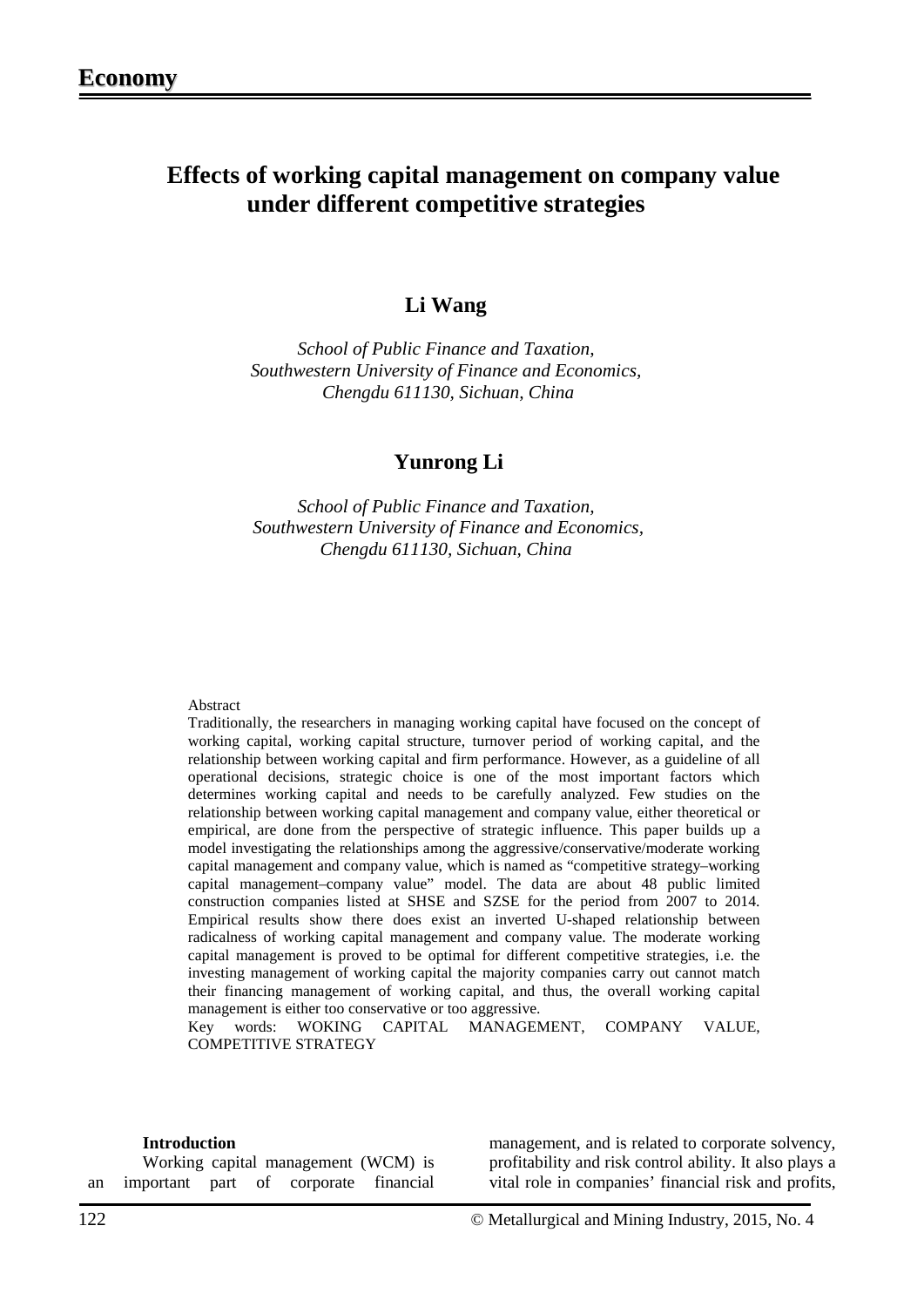so strengthen the efficiency and the effectiveness of WCM is the key to prevent the rupture of capital chain. With intensify of the global construction market competition, especially in China, both overall construction market and the market segments are in a state of excessive competition. Most construction companies are high- production, low-margin in the context of the low-price bidding and the phenomenon of contracting with fund, so they are lack of adequate funding to improve their comprehensive competitiveness. In this situation, to constantly improve the efficiency of corporate resources, especially to enhance the value creation ability by advancing the efficiency and the effectiveness of WCM is an important way in gaining the existence and development in the sharp market competition.

Efficient management of working capital is a fundamental part of the overall corporate strategy to create the shareholders' value. In 2003, Deloof indicated that firms try to keep an optimal level of working capital that maximizes their value, according to Cash Conversion Cycle (CCC) [1]. In general, from the viewpoint of Chief Financial Officer (CFO), WCM is a simple concept of ensuring the ability of the organization to finance the difference between the current assets and current liabilities [2]. However, a "Total" WCM approach should be formed which cover all the company's operating activities [3]. In reality, WCM has become one of the most important issues in companies where many CFOs are trying to identify the basic determinants of working capital and to study the optimal level of working capital [4]. And the main objective of WCM is to maintain an optimal balance between each of the working capital components. Business success heavily depends on the ability of financial executives to effectively manage receivables, inventory, and payables [5]. In these studies towards financial management theory, domestic scholars have been more concerned about the impacts of working capital turnover efficiency on firm performance, and few studied on WCM situations from the perspective of competitive strategy [6]. For the configuration level of working capital, most researches focused on isolated several aspects such as cash, accounts receivable, inventory and so on, without considering the influence of competitive strategy. Besides, for the choice of WCM, most empirical researches still remain in the linear relationship between the radicalness of WCM and the

company value, while ignoring the nonlinear relationship between them.

This paper builds the "competitive strategy – working capital management – company value" theoretical model, and gains the inverted U-shaped relationship among the aggressive/conservative/moderate working capital policies and company value by Fixed Effect Regression Model under four different competitive strategies. The present study is expected to contribute to better understand these policies based on different competitive strategies and their nonlinear impacts on company value especially in the capital intensive construction market like China.

#### **Literature Review**

With the gradual intensified market competition, companies have attached great importance to management efficiency and effectiveness of input and output of various resources. Meanwhile WCM, which occupies an important position in business management activities, is one of the hottest topics of academic research. Hampton and Wagner studied on how to develop a reasonable overall working capital policies from perspectives of profitability and risk [7]. Brigham and Besley pointed out that WCM was a management policy issue essentially. Moyer and Mcguigan described the conservative, moderate and aggressive WCM separately [8]. Weinraub and Vissche analyzed the working capital policies of American companies and tested the relationship between the aggressive and the conservative [9]. Sathyamoorthi studied on the current assets' components and the corresponding financing policies, it indicated that these sample companies had been using aggressive working capital policies during the study period [10]. Afza and Nazir analyzed the conservative and the aggressive management policy, they concluded that there were a significant negative correlation between the radicalness of WCM and profit, which was in accordance with the Weinraub's conclusion. Compared with foreign researches, studies on working capital policies started late in China [11]. Jinghua Du pointed out that companies should combine aggressive and conservative working capital policies so as to promote enterprise sustainable development. Huaiyi Liu reached the conclusion that the conservative WCM could enhance corporate performance [12]. Then, Caiying Tian found that there had been a positive correlation between corporate profitability and the radicalness of WCM [13].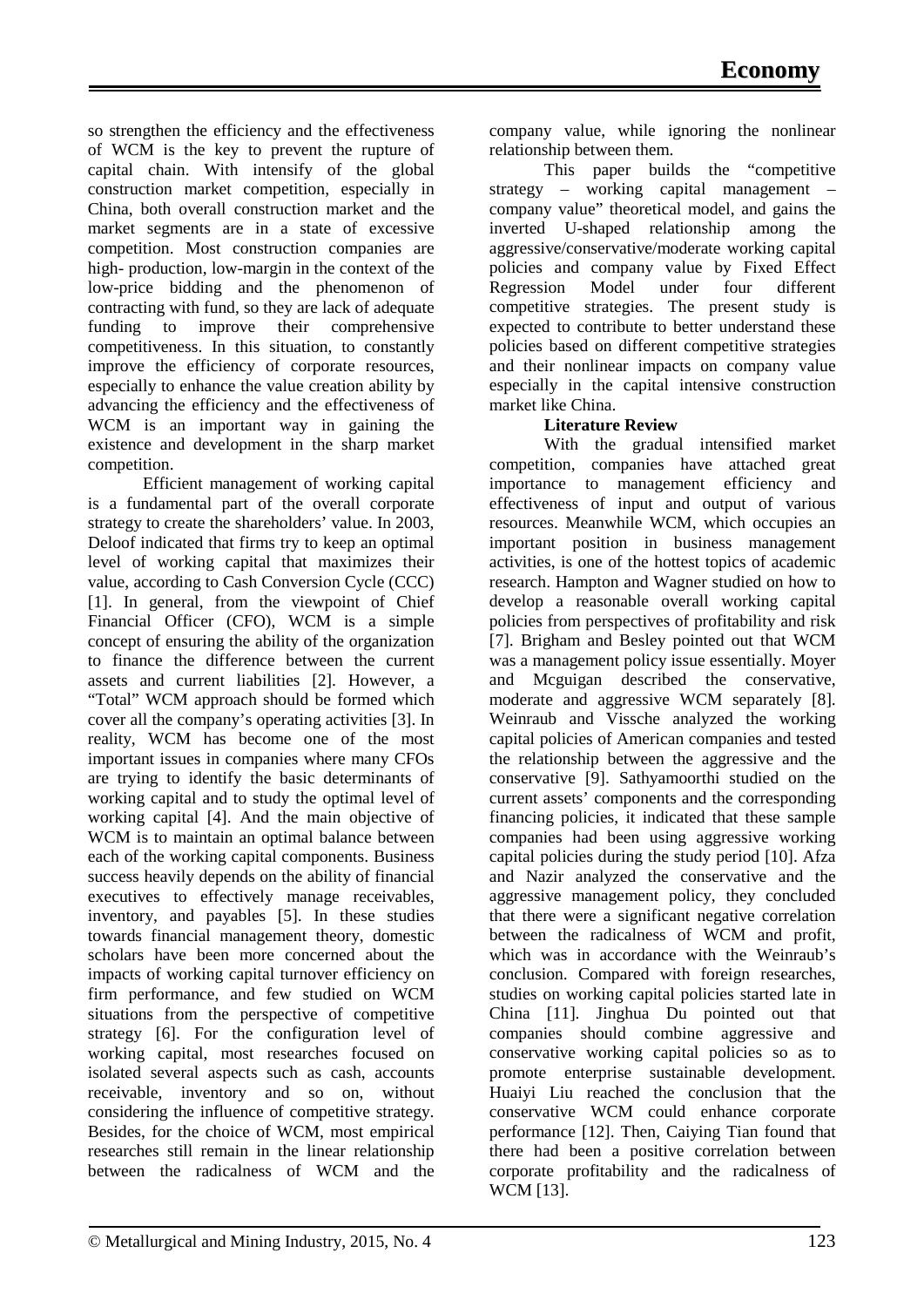# **Economy**

In measurement for company value, most scholars have adopted traditional financial indexes, such as return on investment (ROI), return on assets (ROA), operating revenues, growth speed of operating revenue, earnings per share (EPS), price to earnings ratio (PE), etc. Diversification has been presented in studies on performance in academic circles since 1991 when Economic Value Added (EVA, EVA is based on economic profit instead of traditional accounting profit concept, the emphasis is the net value after deducting capital costs from the profit.) was raised by American scholar. In specific, company value was usually studied via Tobin's Q, Market Value Added (MVA), EVA and the price per share, or correlation analysis was conducted between them and other traditional financial indexes. These scholars all acknowledged the interpretation of Stern Stewart & Co. for EVA. That is to say, EVA is a single index based on value creation that can evaluate development strategy, company value and internal incentive mechanism, and it is better than other indexes like EPS and ROI. Therefore, a set of financial management system, decisionmaking mechanism and compensation system based on EVA theory has prevailed in major companies around the world. Domestic scholars also started to study EVA, but their studies are restricted to manufacturing industry and financial industry. In 2009, British scholars suggested that current researchers should encourage other industries to operate on the basis of EVA. Subsequently, Chinese State-owned Assets Supervision and Administration Commission of the State Council pointed out in No. 22 decree that Interim Measures for Assessment of the Operational Performance of Persons in Charge of Central Companies was going to be implemented from 1 Jan. 2010. Later state-owned real estate companies of China started to adopt EVA performance evaluation system, but the academic circle has not paid enough attention to the real estate industry and there is a lack of empirical studies on funds management and value creation effect of EVA. Most research conclusions show that: (1) EVA is better than EPS and ROA in describing company value. (2) It is better than

return on equity (ROE) and book value per share (BVPS) in explaining variation of share price. (3) EVA has higher explanatory ability for MVA and contains more information, but it cannot fully explain MVA, and still needs other financial indexes to interpret MVA.

So far, most domestic and foreign researches believed that there have existed a certain correlation between working capital policies and company value, and further studied the linear between them while ignoring the nonlinear relationship, which affects the accuracy of the WCM evaluation to a large extent.

#### **Theoretical analysis and research design**

### **Theoretical analysis**

Companies pursue different strategic goals under different competitive strategies, therefore, they have differences both in resources allocation and cost control or differentiation, and these differences will cause different impact on company value. The WCM differs from different strategic objectives, and then affects the ability of value creation. WCM can reduce the capital cost and get extra return on investments, however different working capital policies differ in the reduction, the return and the risk, therefore, the paper obtains three managerial results of WCM. The first one is to create value, that is, when the conservative WCM is implemented, companies are facing lower overall risk, at this time, the sum of the reduction and the return is greater than the risk they suffers, which can create value. The second one is to protect value. When the moderate management policy is implemented, their overall risk is modest, and at this time the save of capital cost and the return of investment is equal to the loss of risk, thus it can maintain value. The last one is to damage value, namely when companies carry out the aggressive WCM, they face relatively high overall risk. Because of the save of capital cost and the return less than the risk then, they will damage company value. As have discussed above, the relationship between radicalness of WCM and company value is inverted U-shaped, as shown in figure 1.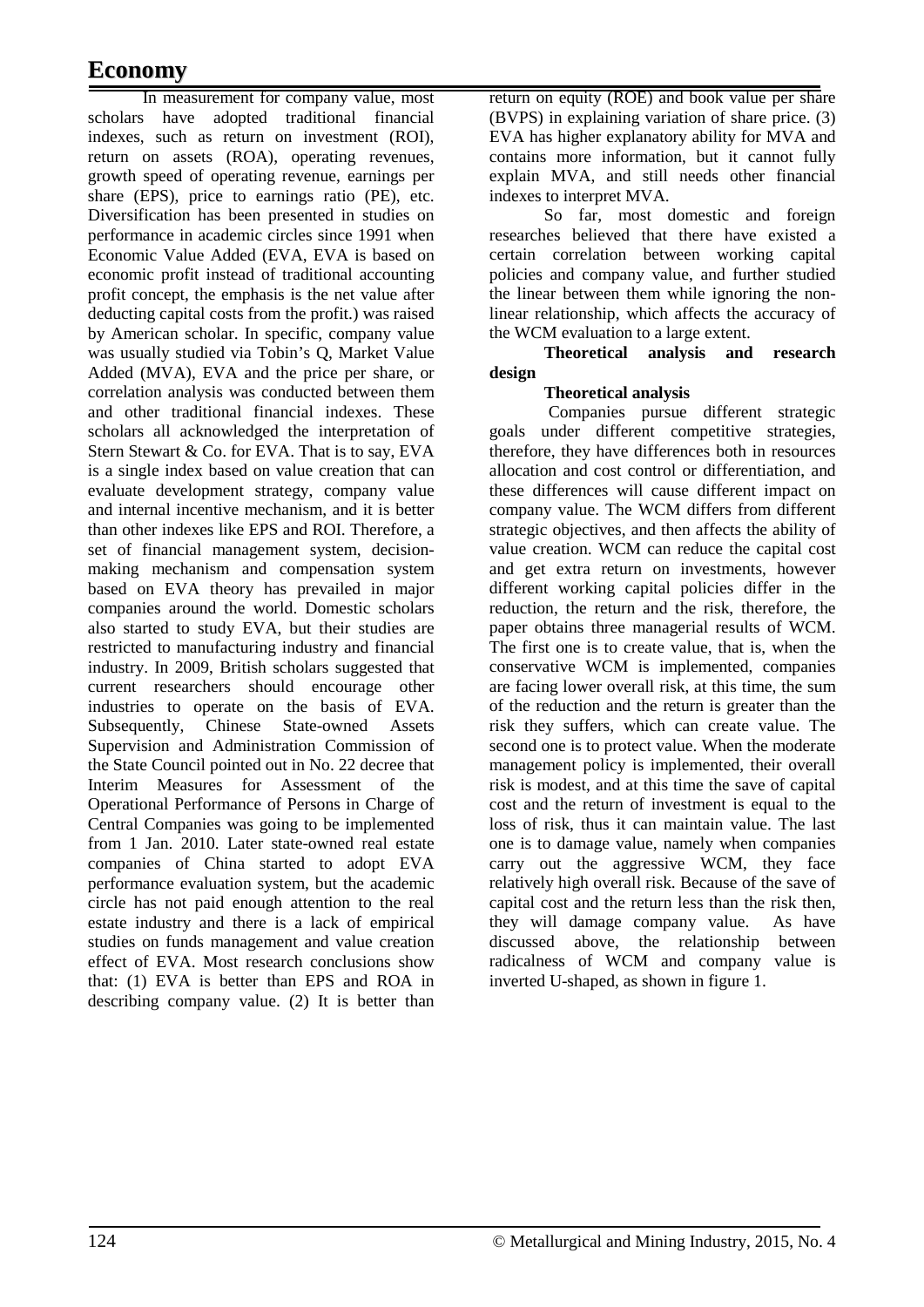

**Figure 1.** The relationship between WCM and company value

#### **Research design Variables**

In order to reduce the influence of owners' equity (net assets) on company value, the paper adopts the relative value of EVA (REVA, the ratio of EVA and net assets) as the dependent variable, to measure companies' relative ability to create value.

According to Stewart's definition, NOPAT and TC have to be adjusted. Adjustment for EVA mainly covers over one hundred terms like deferred income tax, inventory falling price reserves, R&D capitalization value, goodwill amortization and so on. However, over 10 important adjustment terms are involved in practical investigation for specific companies. The key to gaining the calculation formula for EVA is to determine the accounting subjects that should be adjusted. The paper obtained the adjusted value of EVA on the basis of the CSMAR study, and the calculation process of EVA is detailed introduced as followed in formulation (1)-(9):  $EVA = NOPAT-COTC$  (1)

 $NOPAT = (operating profit + financial expenses + depreciation of fixed assets)$ +depreciation of oil and gas assets +depreciation of producive biological assets + amortization of intangible assets+ amortization of long -term deferred expenses $)\times(1-T)$  (2)  $COTC = WACC \times TC$  (3)  $WACC = (\frac{KD}{KD + KE}) \times (\mathbb{1} \mathbb{I} T) \times K_d + (\frac{KE}{KD + KE}) \times K_e$  (4)  $K_e = R_f + \beta \times (R_m - R_f)$  (5)  $TC =$  general capital + liability with interest-non-operating investment (6) general capital  $=$ total owner 's equity  $+$  min ority equity  $+$  various reserve balances (7) liability with interest = short-term borrowing + long-term liability of one year  $+all$  long-term liability  $(8)$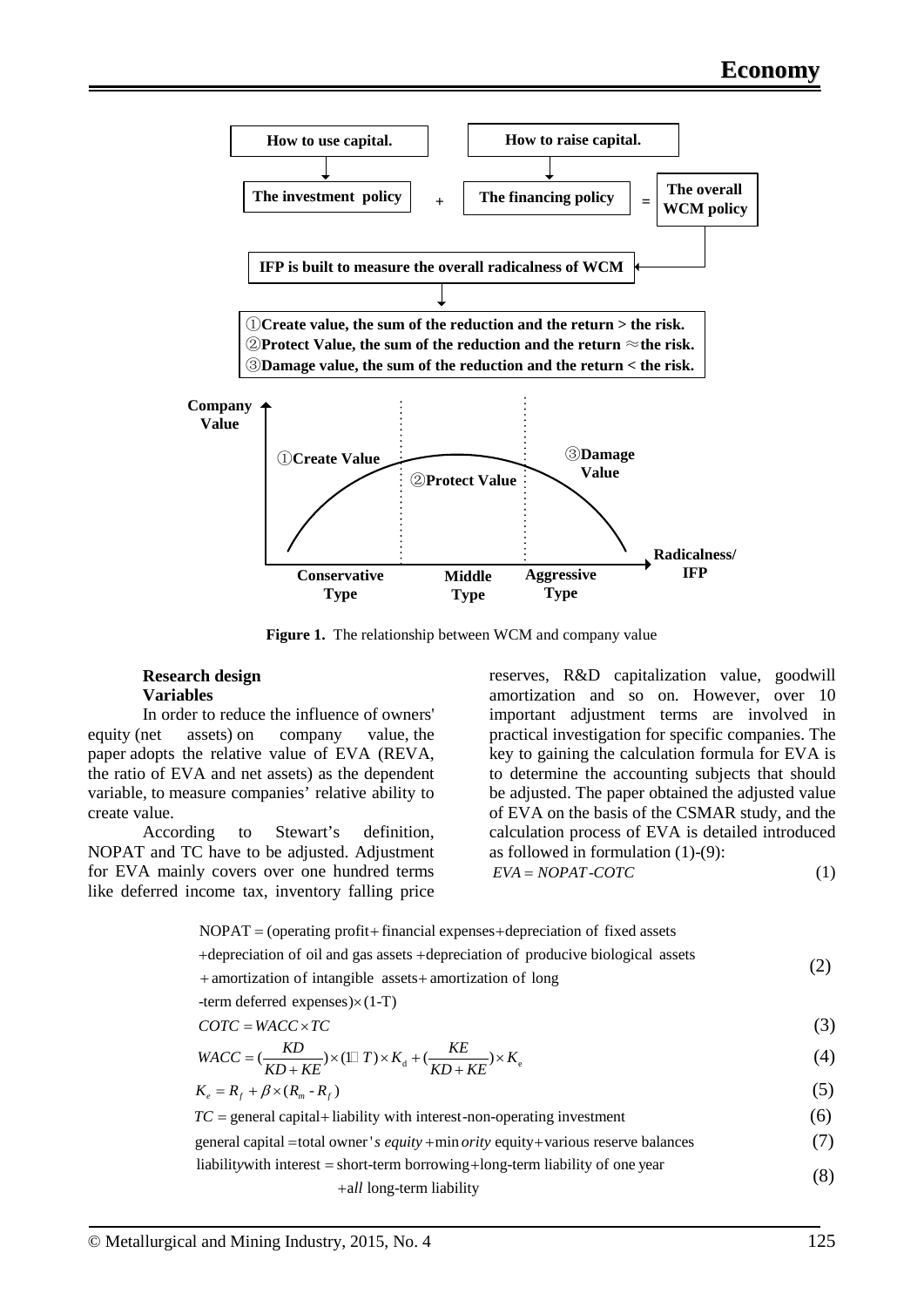NOPAT (net operating profit after tax) is the operating profit after tax before the accounting subjects of financing cost and noncash amortization are deducted. COTC means cost of total capital. WACC means weighted average cost of capital. TC means total capital and equals to the sum of equity capital and debt that bears interest or the result of subtracting current liabilities that do not bear interests from the total capital. KD means debt capital. KE represents equity capital.  $K_d$  indicates cost rate of debt capital.  $K_e$  refers to cost rate of equity capital, calculated by the capital asset pricing model (CAPM). T is income tax rate.  $R_f$  is riskless rate of return and the mean value 3.00% of the deposit rate issued by People's Bank of China in 2014 is adopted for its calculation. β is the risk factor of risk assets, calculated according to equity derivative regression model and taken from CSMAR.  $R_m$  is annual rate of return of the market. The difference between  $R_m$  and  $R_f$  is the risk premium of market portfolio and reflects premium of the entire securities market to riskless rate of return. At present, the market risk premium 4% is adopted in China. The mean rate of borrowing 6.28% in 2014 is adopted to calculate cost rate of debt capital. Relevant data shows that liability of Chinese listed companies is different from foreigner's (short-term and long-term bonds). Liabilities of Chinese companies mainly cover bank loans, and current liability occupies more than 90% of total liabilities. Therefore, it is reasonable to determine

cost rate of debt capital according to loan interest of the bank.

By the definition rules of dummy variables, if there are m types of exclusive properties in a model, we need introduce (m-1) dummy variables, so, in order to measure which type of competitive strategy the enterprise implemented, the paper introduces three dummy variables to represent the four competitive strategy types (differentiation strategy, cost leadership strategy, combination strategy, nondominant strategy), respectively by D1, D2 and D3.

In order to study the overall WCM of Chinese listed construction companies, the investing and financing policy (IFP) indicator of working capital is built to measure the overall radicalness of WCM. Considering the impacts of current assets and current liabilities on the investing and financing management of working capital, IFP should include the influence of current assets and the influence of current liabilities, and because the current assets and the current liabilities are a pair of opposite indexes, so with (1- proportion of current assets) to convert, therefore, the greater the value of the IFP index is, the more aggressive WCM is. The declaration of all variables (dependent, independent, control variables) are listed in Table 1.

$$
IFP = \sqrt{\left(1 - \frac{Current\,Assets}{Total\,Assests}\right) \times \frac{Current\,Liabilities}{Total\,Assets}}
$$
\n(10)

| Variables                                        | Properties           | Variable Declaration                                               |
|--------------------------------------------------|----------------------|--------------------------------------------------------------------|
| <b>REVA</b>                                      | dependent variable   | REVA= (NPOAT-WACC×TC)/Net assets                                   |
| <b>IFP</b>                                       | independent variable | $IFP=[(1-PCATA)*PCLTA]0.5$                                         |
| <b>DEBT</b>                                      | control variable     | DEBT=Total liabilities /Total assets                               |
| <b>RISK</b>                                      | control variable     | RISK = Degree of operating leverage * Degree of financial leverage |
| <b>SIZE</b>                                      | control variable     | $SIZE = Log(Total assets)$                                         |
| D1                                               | dummy variable       | D1=1, The Differenciation Strategy                                 |
| D <sub>2</sub>                                   | dummy variable       | D2=1, The Cost Leadership Strategy                                 |
| D <sub>3</sub>                                   | dummy variable       | D3=1, The Combination Strategy                                     |
| D <sub>1</sub> , D <sub>2</sub> , D <sub>3</sub> | dummy variable       | $D1 = D2 = D3 = 0$ , The Non-dominant Strategy                     |

| <b>Table 1.</b> Variable declaration |  |  |  |  |
|--------------------------------------|--|--|--|--|
|--------------------------------------|--|--|--|--|

#### **Model construction**

In order to verify the conclusion in the theoretical analysis, the paper tests the inverted Ushaped relationship between the radicalness of

WCM and the company value by the quadratic function of the IFP index. In addition, companies pursue different aims under different competitive strategies, therefore, they have differences both in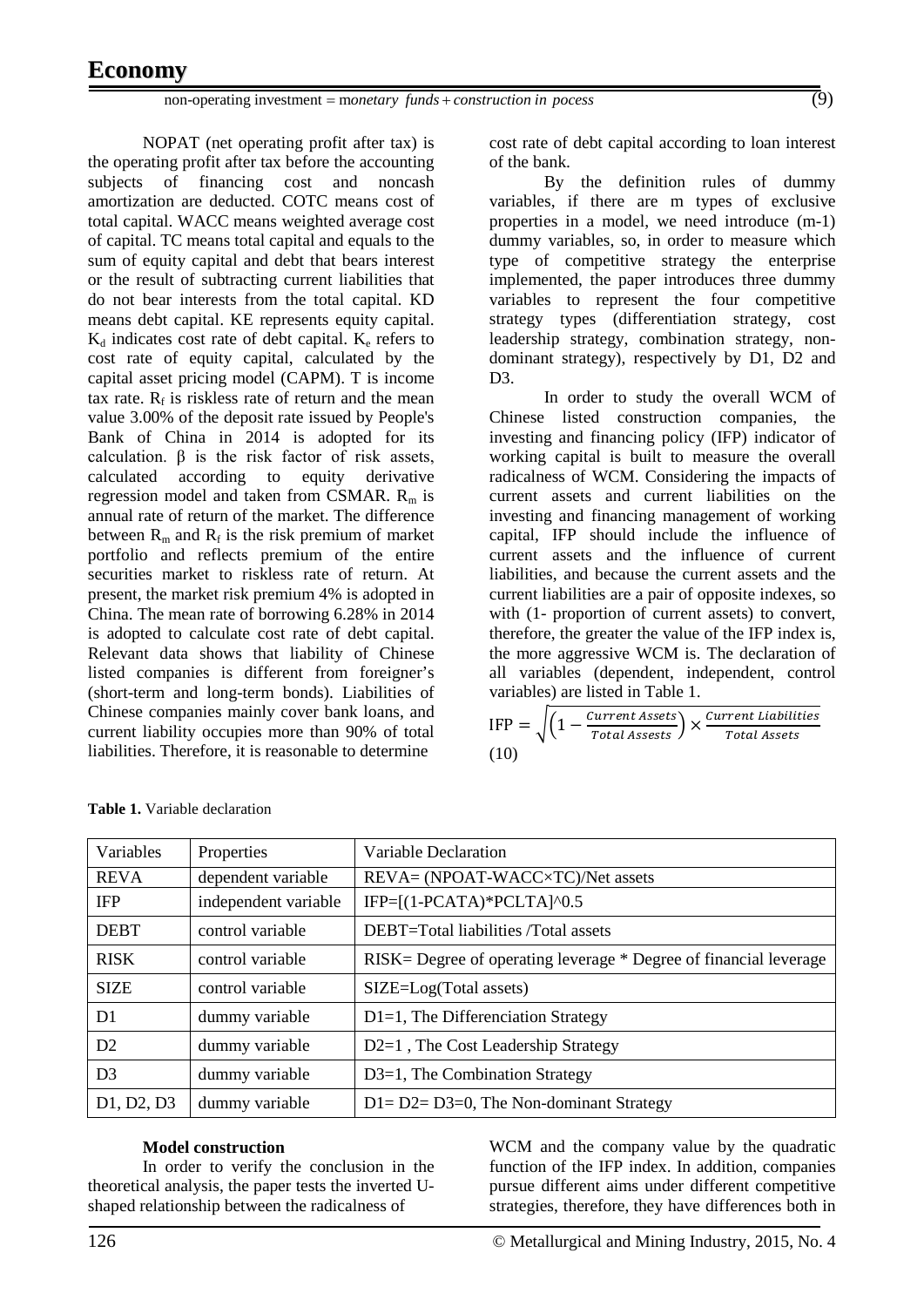the allocation of working capital (such as monetary fund, inventory) and the managerial benefit, in this situation, the radicalness of WCM is also different. Therefore, the paper constructs the interactions between the competitive strategies and the radicalness of WCM, which is used to represent the radicalness of WCM under different competitive strategies. Those interaction items are the dummy variables of strategic types multiply by the standardized IFP index, as shown in Table 2. And i represents the effective annual sample, and t is representative of the year from 2007 to 2014.

| $D1*$ IFP | $D2*$ IFP | $D3*IFP$    | Variables                          | Variable Declaration                   |
|-----------|-----------|-------------|------------------------------------|----------------------------------------|
| $= 0$     | $=()$     | $= 0$       |                                    | IFP under the Non-dominant Strategy    |
| $=1*$ IFP | $=()$     | $\equiv$ () | $D1_{(i,t)}$ *IFP <sub>(i,t)</sub> | IFP under the Differentiation Strategy |
| $= 0$     | $=1*$ IFP | $= 0$       | $D2_{(i,t)}$ *IFP <sub>(i,t)</sub> | IFP under the Cost Leadership Strategy |
| $= 0$     | $=()$     | $=1*$ IFP   | $D3_{(i,t)}$ *IFP <sub>(i,t)</sub> | IFP under the Combination Strategy     |

At the same time, in order to control and reduce the impact of exogenous issues on company value, On the basis of Na Wu and other research models and in order to control and reduce the impact of exogenous issues on company value [14], the paper select three control variables (the assetliability ratio, corporate scale, enterprise risk) to control the influences of capital factor, scale factor and risk factor so as to improve the model's accuracy, then the model is built as follows:  $REVA = \beta_0 + \beta_1 IFP_{(i,t)} + \beta_2 IFP_{(i,t)} \wedge 2 + \beta_3 DEBT_{(i,t)}$ 

 $+\beta_4 RISK_{(i,t)} + \beta_5 SIZE_{(i,t)} + \beta_6 D1_{(i,t)} + \beta_7 D2_{(i,t)} + \beta_8 D3_{(i,t)}$  $+ \beta_9 D1_{(i,t)} \times HSS_{(i,t)} + \beta_{10} D2_{(i,t)} \times HSS_{(i,t)} + \beta_{11} D3_{(i,t)} \times HSS_{(i,t)} + a_i + \varepsilon_{(i,t)}$ (11)

In the formula (11), REVA is dependent variable, namely the economic value added ratio, IFP is on behalf of the radicalness of WCM (the matching of the investing and financing management), RNWC represents configuration ratio of working capital, DEBT represents assetliability ratio, RISK represents corporate risk, and SIZE represents company scale. $\beta_0$ means the intercept of company value,  $(\beta_1 + \beta_2)$  represents the marginal impact on company value that WCM strategy aggressiveness have when companies do not have a dominant strategy,  $β_3$  represents the marginal impact that liabilities have on the value of corporate,  $\beta_4$  represents marginal impact of business risk,  $β_5$  represent marginal impact of firm size.  $(\beta_1 + \beta_2 + \beta_9)$  means the marginal impact on company value that WCM strategy radicalness have when companies implement differentiation strategy,  $(\beta_1 + \beta_2 + \beta_{10})$  means the marginal impact when implement cost leadership strategy, and  $(\beta_1+\beta_2+\beta_{11})$  means the marginal impact when carry out combination strategy.

#### **Empirical analysis**

### **Sample selection**

According to the industry classification guidelines of listed companies, a share panel data of listed construction companies from 2007 to 2014 in Shanghai and Shenzhen Stock Exchange is selected as samples. In order to avoid the influence of outliers, this article excludes ST companies and the companies with missing data, and eventually gets 384 valid annual samples.

#### **The identification of competitive strategy**

Referred to research methods of Hambrick [15], the paper uses the total assets turnover, fixed assets turnover, current assets turnover, fixed assets ratio, and employee productivity to measure cost leadership strategy. Similarly, referred to research methods of David [16], gross margin, research and development intensity, marketing campaign, intangible assets ratio and the expense ratio are adopted to measure differentiation strategy. Factor analysis method is used to decrease dimensions and Bartlett sphericity test, and then cluster analysis is used to identify the competitive strategy type. Finally, competitive strategies would eventually be divided into four categories, namely differentiation strategy, cost leadership strategy, combination and nondominant, with sample size of 13, 45, 37 and 289, respectively.

#### **Multivariate nonlinear regression analysis**

The paper standardizes the data and takes method of generalized least squares to build the model. At the same time, in order to test the applicability of panel data model and improve the accuracy of data analysis, the paper analyzes random effects, fixed effects and mixed effect,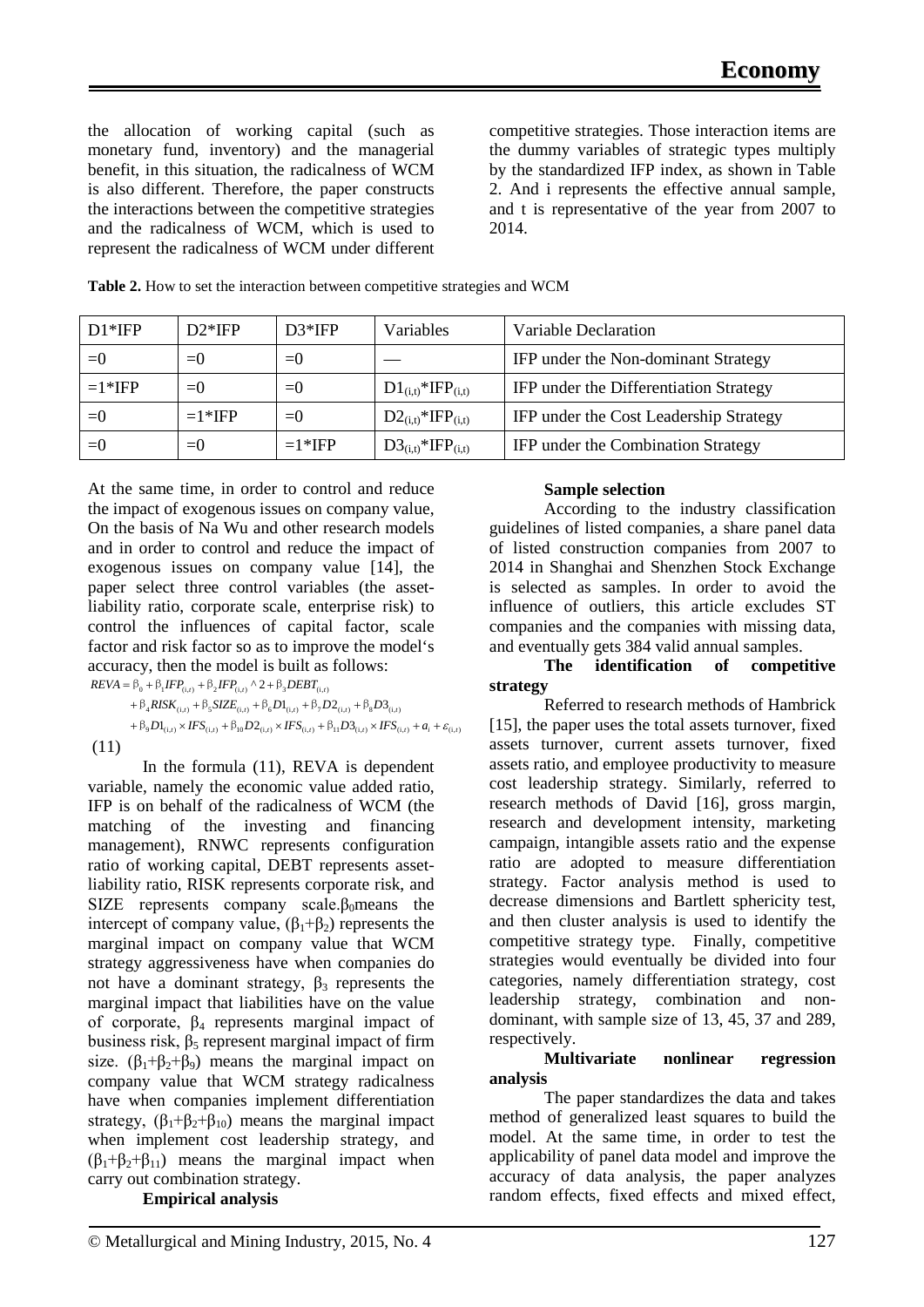## **Economy**

respectively, and finds out the fixed effects model is optimal by Hausman Test and F test.

#### **The choice between the random effects model and the fixed effects model**

First, the paper uses the Random Effects model to estimate the IFP model in 3.2.2, and then does the Hausman Test. The result of the Hausman Test indicates that the Prob.=0.000, and Chi-Sq. Statistic=51.614, Chi-Sq. d.f.=9, so the null hypothesis is rejected, that is to say the Fixed Effects model is more suitable than the Random Effects model.

#### **The choice between the random effects model and the fixed effects model**

The paper uses the F Statistics methods to make a choice between the Random Effects model and the Fixed Effects model. The null hypothesis and the alternative hypothesis are as follow,

H0: When the real model is the Mixed Effects model, every individual's intercept parameter αi is same, and  $\alpha = \alpha_0$ .

 $H_1$ : When the real model is the Fixed Effects model, every individual's intercept parameter αi is different.

The calculation of the F Statistics is as follow,

$$
F = \frac{(SSET - SSEu) / [(NT - k - 1)] (NT - N - k)}{SSEu / (NT - N - k)} = \frac{(SSET - SSEu) / 47}{SSEu / 325}
$$
\n(12)

$$
SST = \sum_{i=1}^{n} (REVA_i - \overline{REVA})
$$
 (13)

$$
SSE = \sum_{i=1}^{n} (R\hat{EVA}_i - \overline{REVA})
$$
 (14)

| Table 3. Correlation analysis of non-linear regression variables |  |  |  |  |
|------------------------------------------------------------------|--|--|--|--|
|------------------------------------------------------------------|--|--|--|--|

| $\wedge$ 2<br>$SSR = \Box$<br>$\mathcal{E}_i$<br>$i=1$                                                                   | (15) |      |
|--------------------------------------------------------------------------------------------------------------------------|------|------|
| $SST = SSE + SSR$                                                                                                        | (16) |      |
| $R^2 = \frac{SSE}{S} = 1 - \frac{SSR}{S}$<br>SST SST                                                                     | (17) |      |
| $\overline{R}^2 = 1 - \frac{SSR}{X} \times \frac{n-1}{X} = 1 - \frac{SSR}{X} \times \frac{47}{X}$<br>$SST$ $n-k-1$ $SST$ | 36   | (18) |

In the function (12),  $SSE_u$  is the sum squared residual of the Fixed Effects model, SSE<sub>r</sub> is the sum squared residual of the Mixed Effects model. In terms of the estimated parameters, there are N-1 more parameters estimated with the Mixed Effects model than with the Fixed Effects model. Besides, N represents the number of crosssection individuals in T-period, k represents the number of explanatory variables. By calculation shows, the residual sum of squares of the Mixed Effects model is 63.321, the residual sum of squares of the Fixed Effects model is 13.814. The disp invFtail (54,211,0.05) is about 1. 399, obviously, the F Statistics ( $F= 13.814$ ) is larger than 1.39, so the null hypothesis is rejected, that is to say the Fixed Effects model is the best suitable among Random Effects model, the Fixed Effects model and the Mixed Effects model. The  $R^2$  and the adjusted  $\mathbb{R}^2$  are calculated by function (15-18).

## **The regression results**

According to the correlation analysis, the maximum value is 0.481, this is to say, the multicollinearity does not exist among those variables. All variables but D3 pass through the significance test the at 95 % confidence level (see in Table 3).

| Variables      | <b>ZREVA</b> | <b>ZIFP</b> | $ZIFP^2$ | <b>ZDEBT</b> | <b>ZRISK</b> | <b>ZSIZE</b> | D <sub>1</sub> | D2       | D <sub>3</sub> |
|----------------|--------------|-------------|----------|--------------|--------------|--------------|----------------|----------|----------------|
| <b>ZREVA</b>   | 1.000        | 0.045       | $-0.037$ | 0.481        | $-0.137$     | 0.355        | 0.179          | $-0.044$ | $-0.324$       |
| <b>ZIFP</b>    | 0.045        | 1.000       | 0.964    | 0.645        | $-0.168$     | 0.203        | $-0.032$       | $-0.327$ | $-0.103$       |
| $ZIFP^2$       | $-0.037$     | 0.964       | 1.000    | 0.528        | $-0.099$     | 0.151        | $-0.045$       | $-0.290$ | $-0.048$       |
| <b>ZDEBT</b>   | 0.481        | 0.645       | 0.528    | 1.000        | $-0.232$     | 0.531        | 0.014          | $-0.109$ | $-0.299$       |
| <b>ZRISK</b>   | $-0.137$     | $-0.168$    | $-0.099$ | $-0.232$     | 1.000        | 0.124        | $-0.007$       | $-0.024$ | $-0.020$       |
| <b>ZSIZE</b>   | 0.355        | 0.203       | 0.151    | 0.531        | 0.124        | 1.000        | 0.029          | $-0.106$ | $-0.261$       |
| D <sub>1</sub> | 0.179        | $-0.032$    | $-0.045$ | 0.014        | $-0.007$     | 0.029        | 1.000          | $-0.032$ | $-0.044$       |
| D2             | $-0.044$     | $-0.327$    | $-0.290$ | $-0.109$     | $-0.024$     | $-0.106$     | $-0.032$       | 1.000    | $-0.191$       |
| D <sub>3</sub> | $-0.324$     | $-0.103$    | $-0.048$ | $-0.299$     | $-0.020$     | $-0.261$     | $-0.044$       | $-0.191$ | 1.000          |

Influence coefficients of the radicalness of WCM to the company value are listed in Table 4.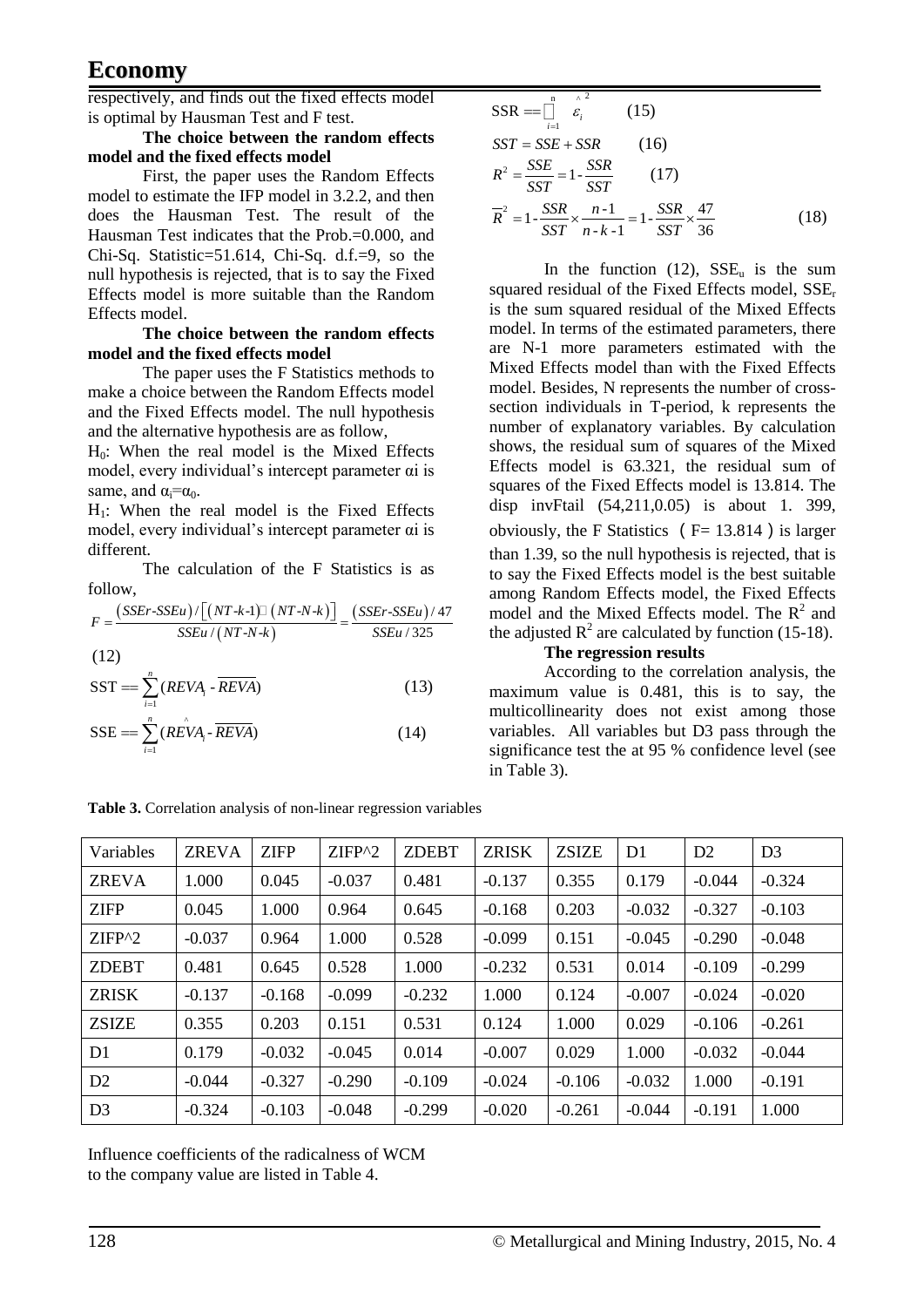| Variables      | Coefficient | Std. Error | t-Statistic | Prob. |
|----------------|-------------|------------|-------------|-------|
| <b>ZIFP</b>    | 2.508       | 0.913      | 2.748       | 0.007 |
| ZIFP^2         | $-2.866$    | 0.833      | $-3.440$    | 0.001 |
| <b>ZDEBT</b>   | 0.482       | 0.226      | 2.139       | 0.034 |
| ZRISK          | 0.148       | 0.080      | 1.841       | 0.047 |
| <b>ZSIZE</b>   | $-0.114$    | 0.252      | $-0.453$    | 0.651 |
| D <sub>1</sub> | 1.092       | 0.946      | 1.154       | 0.250 |
| D2             | $-0.074$    | 0.215      | $-0.347$    | 0.729 |
| D <sub>3</sub> | $-0.183$    | 0.184      | $-0.994$    | 0.022 |
| $D1*ZIFP$      | $-0.230$    | 2.023      | $-0.114$    | 0.910 |
| $D2*ZIFP$      | $-0.463$    | 0.217      | $-2.138$    | 0.034 |
| $D3*ZIFP$      | $-0.609$    | 0.183      | $-3.330$    | 0.001 |
| $\mathbf C$    | $-0.036$    | 0.073      | $-0.486$    | 0.027 |

**Table 4**. Influence coefficients of the radicalness of WCM to the company value

The regression results indicate  $R = 0.795$ , adjusted  $R^2 = 0.619$ , F-statistic = 48.293, Prob (Fstatistic) =  $0.000$ , Durbin-Watson stat = 1.739, the regression effect is remarkable, the goodness of fit is better, and the result is not affected by multicollinearity.

①Model corresponded to the differentiation strategy

When  $D1 = 1$ ,  $D2 = 0$ ,  $D3 = 0$ , take average value of rest variables into the equation, and work out the relationship between the radicalness of WCM and company value, that is ZREVA = - 2.866\* ZIFP ^ 2 + 2.856\*ZIFP + 1.056.

②Model corresponded to the cost leadership strategy

When  $D1 = 0$   $D2 = 1$ ,  $D3 = 0$ , take average value of rest variables into the equation, and work out the relationship between the

radicalness of WCM and company value, that is ZREVA =  $-2.866*$  ZIFP  $\wedge$  2  $+ 2.045*$ ZIFP – 0.110.

③Model corresponded to the combination strategy

When  $D1 = 0$   $D2 = 0$ ,  $D3 = 1$ , take average value of rest variables into the equation, and work out the relationship between the radicalness of WCM and company value, that is  $ZREVA = -2.866*ZIFP^2+1.137*ZIFP - 0.219.$ 

④Model corresponded to the nondominant strategy

When  $D1 = 0$   $D2 = 0$ ,  $D3 = 0$ , take average value of rest variables into the equation, and work out the relationship between the radicalness of WCM and company value, that is ZREVA =  $-2.866*ZIFP^2+0.62*ZIFP - 0.416.$ 

Thus, the paper draws the relationship between the radicalness of the overall WCM and company value, as shown in Figure 2.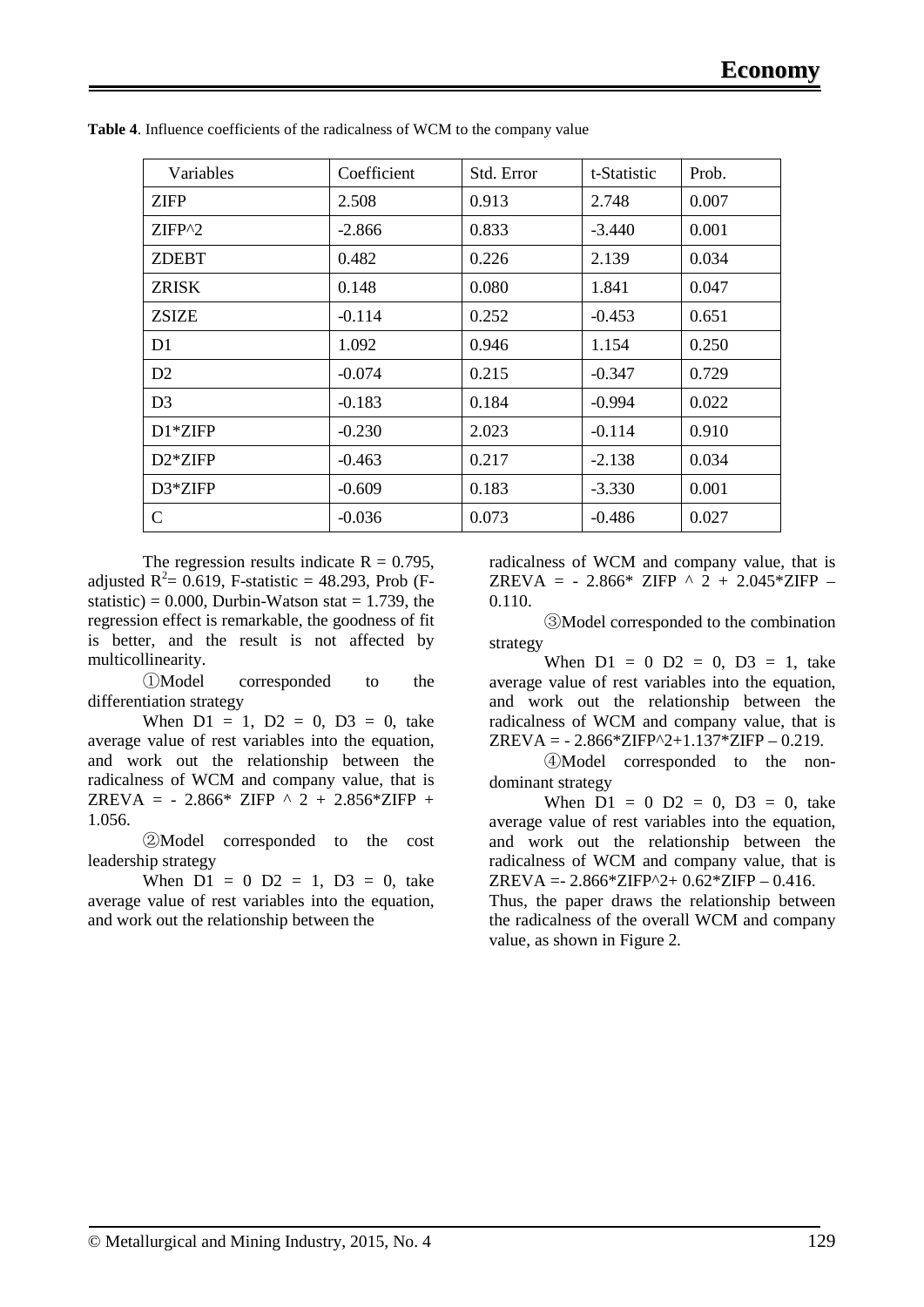## **Economy**



Figure 2. The influence of IFP on company value under different competitive strategies

In order to study the radicalness of overall WCM adopted, the paper makes clustering analysis on IFP, and the final cluster centers on 0.222,0.362 and 0.491.with corresponded interval of [0.035,0.292], [0.294,0.426] and [0.429,0.756]. According to definition rules of IFP, IFP of construction companies are divided into conservation 30.34%, moderation 41.42% and radical type 28.23%.When company value reaches its maximum, and the corresponding IFP is the best with different competitive strategies. The results show that there are significant difference in IFP under different competitive strategies, but on the whole the optimal WCM strategies are all moderation though being in different position, which also verifies the conclusions of Huaiyi Liu, as shown in Table 5.

|  |  |  |  | Table 5. The optimal WCM strategy under different competitive strategies |  |
|--|--|--|--|--------------------------------------------------------------------------|--|
|--|--|--|--|--------------------------------------------------------------------------|--|

| Competitive<br>strategy | <b>ZREVA</b><br>Maximum | <b>ZIFP</b><br>corresponding values | <b>IFP</b><br>corresponding<br>values | Radicalness of<br><b>WCM</b>             |
|-------------------------|-------------------------|-------------------------------------|---------------------------------------|------------------------------------------|
| Differentiation         | 1.768                   | 0.498                               | 0.414                                 | Moderation<br>(lean to radicalness)      |
| Cost Leadership         | 0.255                   | 0.357                               | 0.398                                 | Moderation<br>(lean to radicalness)      |
| Combination             | $-0.106$                | 0.198                               | 0.379                                 | Moderation<br>(lean to radicalness)      |
| Non-dominant            | $-0.382$                | 0.108                               | 0.369                                 | Moderation<br>(lean to the conservative) |